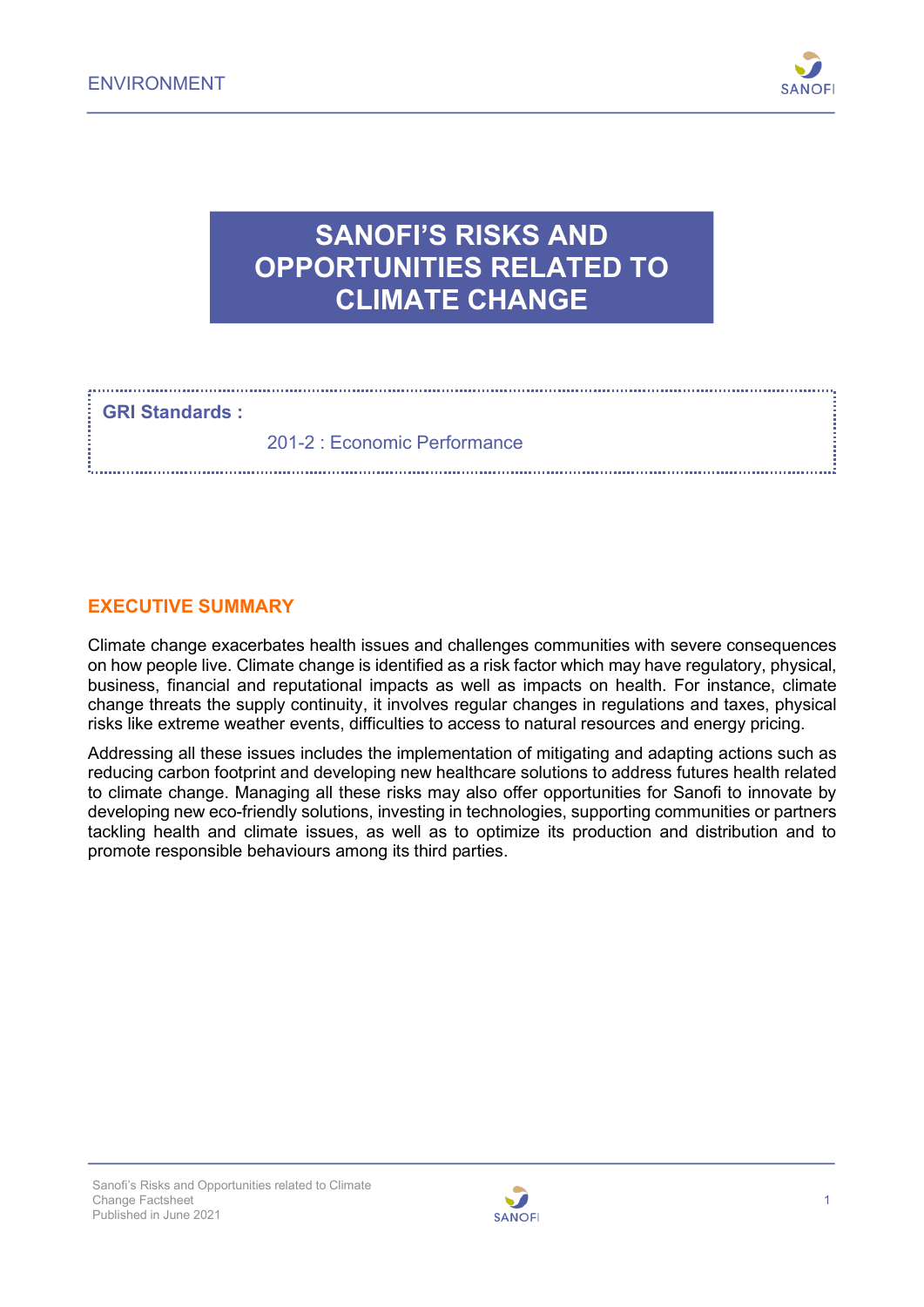# **TABLE OF CONTENTS**

| 3.1. Mitigation: Reducing the impact of Sanofi's activities on climate change6        |
|---------------------------------------------------------------------------------------|
| 3.2. Adaptation: providing solutions to prevent and respond to the impacts of climate |

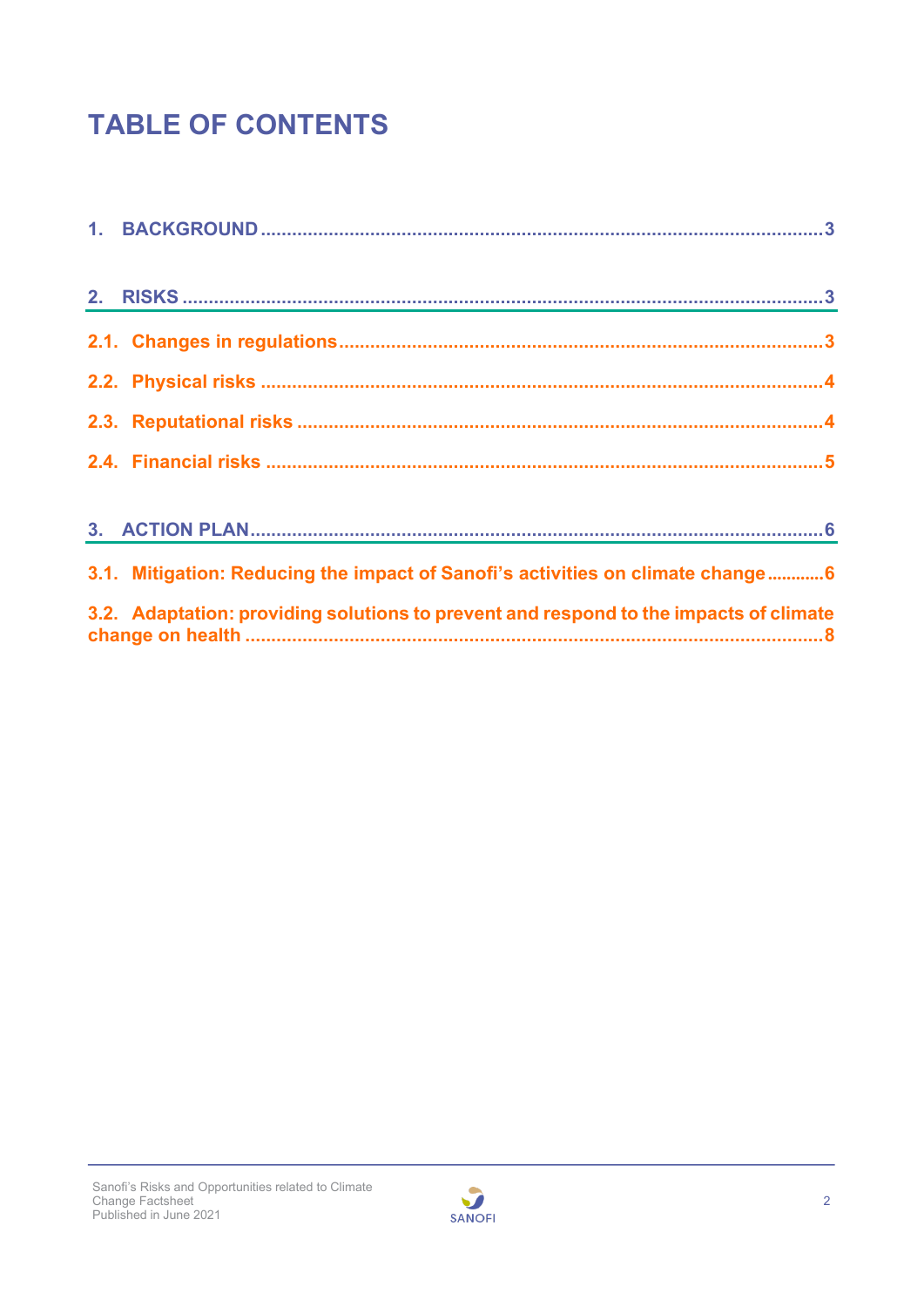### <span id="page-2-0"></span>**1. BACKGROUND**

Climate change is exacerbating health issues and will be a challenge for communities, with severe consequences for people living today, especially the poorest and most vulnerable, as well as future generations. Climate change has been identified as a topic that could lead to potential risks if the company does not address it adequately.

Tackling the issue includes upholding the company's responsibilities, first by reducing its carbon footprint (**mitigation** aspects) and second by developing new healthcare solutions to address future health needs linked to the evolution of diseases related to climate change (**adaptation** aspects), and to seize opportunities while seeking new partnerships and exploring new ways of working.

### <span id="page-2-1"></span>**2. RISKS**

All the risks listed below have financial impacts and consequences on supply continuity.

### <span id="page-2-2"></span>**2.1. Changes in regulations**

### **2.1.1. Cap and trade schemes**

Our major European sites are under the European Emissions Trading System (ETS) allowances. For the period 2021-2030, a restricted access to free-allowances has already given in 2018 a price signal (price multiplied by 3 in one year).

#### **How does Sanofi manage this risk?**

In order to reduce this risk, Sanofi strives to limit its  $CO<sub>2</sub>$  emissions. By reducing energy consumption, increasing energy efficiency and shifting to renewable fuel, the emission credits that we are required to purchase decrease and so reduce our price dependency. We are pursuing multiple projects to achieve a reduction in fossil energy consumption.

*For more information, see our [Document](https://www.sanofi.com/en/our-responsibility/documents-center) Center: Carbon Footprint: CO2 Emissions – Scope 1, 2 & 3 Factsheet*

### **2.1.2. Carbon taxes**

Carbon taxes generate financial risks especially if tax levels are increased. Carbon taxes are attached to fossil energy consumption. An increase in carbon taxes directly results in higher energy costs. The European Commission is working on a new directive to define a minimum  $CO<sub>2</sub>$  tax that the Member States will then have to put into force. This carbon tax is expected to have an impact on fossil fuel prices and consequently on electricity prices and energy-intensive goods prices. Any increases in taxation will result in an increase in operational costs, which must be covered.

#### **How does Sanofi manage this risk?**

By fulfilling its target to reduce  $CO<sub>2</sub>$  emissions and energy consumption, Sanofi also mitigates this risk. Here is an example: At various European sites, we are designing combined heat and power units that will enable us to significantly reduce our energy spending and lower our exposure to any future carbon tax, since the electricity produced on-site should be less carbon intensive than the electricity supplied from high carbon intensive grids.

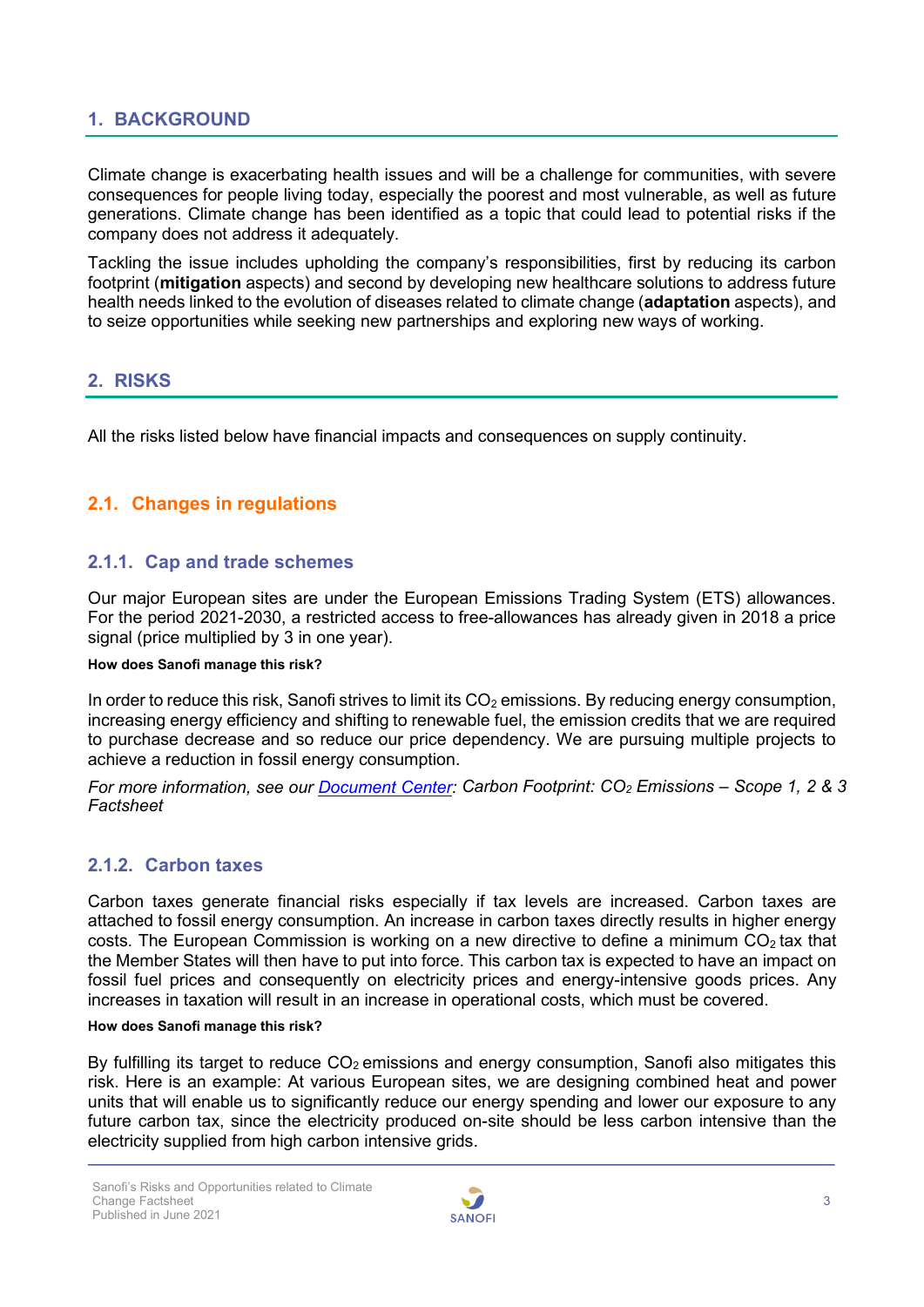### <span id="page-3-0"></span>**2.2. Physical risks**

### **2.2.1. Extreme weather events (precipitation, floods, droughts, etc.)**

Some of our facilities are located in geographical zones where extreme weather events such as precipitation or droughts can have a major impact on our production facilities and disturb our upstream and downstream supply chain. This risk may occur at our sites on the Northeastern coast of the United States, in Australia and Western Europe, as well as in Southeastern Asia.

#### **How does Sanofi manage this risk?**

To prevent these risks, our facilities are constructed to the highest standards, using state-of-the-art engineering techniques and taking maximum constraints into account in the design phase. In addition, during site visits, technical experts from the company's insurers issue recommendations for dealing with extreme weather conditions, such as putting in place an emergency plan for flood risks. Risks related to natural disasters are also taken into consideration in Sanofi's crisis management plan, across all levels of our production sites and supply chains.

### **2.2.2. Access to natural resources**

Climate change threatens natural resources such as biodiversity. A reduction in biodiversity could affect our research & development potential when it comes to identifying new pharmaceutical molecules. According to a survey carried out by the EFPIA, from 1981 to 2006, of more than 1,184 new molecules brought to market, only 30% were totally synthetic drugs. The rest were derived fromnatural products or their derivatives, which risk being impacted by a loss of biodiversity. Water is another natural resource that may be threatened by climate change. Purified water with specific composition is required for the synthesis of Active pharmaceutical ingredients, for the production of pharmaceuticals (including vaccines and injectables) for utilities (cooling water, steam, service water) and for some manufacturing operations such as cleaning processes. This essential resourcemay become scarce due to climate change in some areas. Also, for many years, we pay close attention to our sites facing water stress situations or located in water scarcity areas. In 2020, we have updated our list of priority sites, and identified 12 priority sites with high water risks. This update was realized thanks to the implementation of a new risk assessment program, which considers vulnerability and exposure of sites to water risks.

#### **How does Sanofi manage this risk?**

In order to preserve biodiversity, Sanofi implemented actions such as limiting the quantities of genetic resources used for research, identifying protected natural substances (CITES list) and finding alternative solutions. We also establish contracts with suppliers stipulating that they must comply with international conventions and national regulation on preserving biodiversity, including with the Nagoya Protocol. Since 2015, a dedicated expert group in charge of ensuring Sanofi compliance in the signatory countries, has been created and reports to Sanofi Bioethics Committee.At Sanofi, we are well aware of the critical challenge posed by the dwindling availability of freshwaterresources. Regarding water conservation, our objective was to decrease water withdrawals by 25% between 2010 and 2020, and this objective was revised in 2015 with a target of 10% reduction from 2015 to 2020. In 2020 we have achieved 35% reduction vs 2010 baseline and 22% reduction vs 2015 baseline. Moreover, according to our HSE standards, we require all industrial sites worldwide to implement a water management plan. Special attention is given to priority sites, the company requirement is to implement and follow a water reduction program.

*For more information, see [our Document Center:](https://www.sanofi.com/en/our-responsibility/documents-center) Water Stewardship Factsheet*

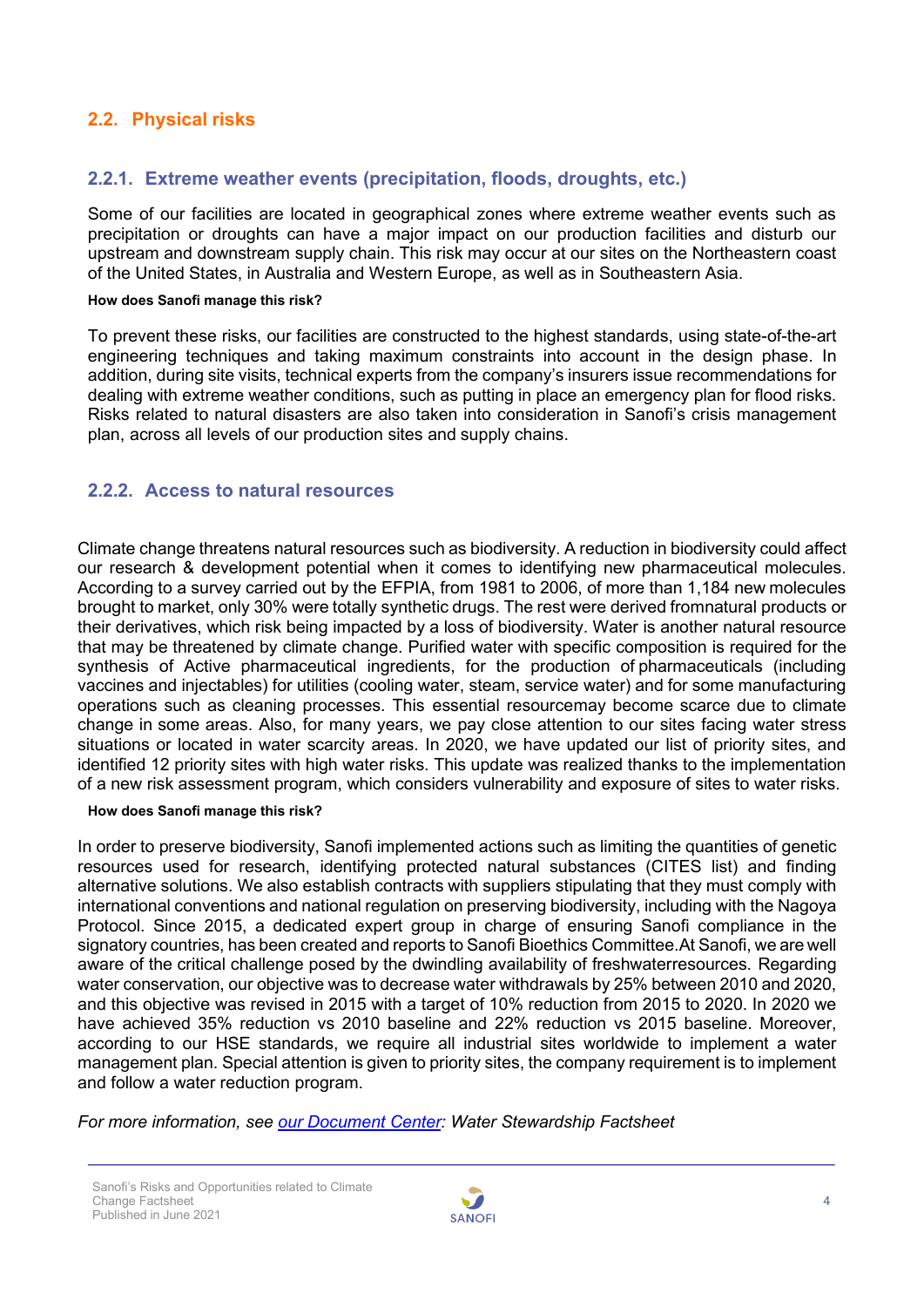### <span id="page-4-0"></span>**2.3. Reputational risks**

Climate change has become a highly sensitive topic for multinational companies. Stakeholders demand companies to act responsibly and limit their negative impacts on the climate. Investors pay

attention to the company's extra-financial performance. Failing to answer stakeholders' expectations and a low score in extra financial notations would result in a negative impact on Sanofi's reputation and in lower investments.

#### **How does Sanofi manage this risk?**

Based on 2015 figures, we are undertaking to halve our carbon emissions by end 2025 and reach carbon-neutral status by 2050 on our scope 1 & 2 (industrial, R&D and tertiary sites, including the medical rep fleet). End of 2020, the Sanofi footprint has decreased by –27% versus 2015.

Compared to 2015, there is a decrease of 27%. Significant improvements have been done with our sales fleet consumption thanks to an eco-driving policy and the use of cars that consume less. The second improvement is due to an acceleration of the renewable electricity supply and a commitment to RE100 an international recognition with a target of 100% renewable in 2030.

Such objectives provide the framework to maintain carbon reduction which decreases the risk of a negative impact on Sanofi's reputation. To achieve the target, Sanofi have set up specific partnerships with Schneider Electric and ENGIE since 2013 to improve the energy efficiency of facilities at our sites. Within the framework of the ENGIE partnership, a second step has been launched in 2018 to accelerate savings on common topics (HVAC, process water production). The name of this program is Blue Print.

### <span id="page-4-1"></span>**2.4. Financial risks**

### **2.4.1. Energy pricing**

A shortage of fossil fuels combined with significant energy demand and high extraction costs can lead to a long-term increase and substantial volatility in energy prices over limited periods of time, especially in the event of a potential phasing-out of nuclear power.

#### **How does Sanofi manage this risk?**

In response to these issues, we aim, first, to optimize and reduce our energy consumption in order to help limit the effect of volatility and decrease the average cost of energy. We implemented an energy saving program at all ours sites, focusing especially on-air treatment systems as they are accounting for up to 70% of the energy consumption of some pharmaceutical sites or vaccines. Since 2013, a tool for energy performance management has been deployed in order to identify potential areas of energy savings. In addition, a pilot project in 2016 consisting in the organization of energy performance workshops helped the Maisons-Alfort site in France, establish a robust action plan. We aim to track variations in energy prices in order to forecast their impact. Sanofi regularly assesses our possible vulnerability to fossil fuel energies price fluctuation. For example, the procurement function assesses purchased electricity and purchased natural gas price-related risks. A local strategy is validated by the functions (finance or site management) that "own" this process from a budgetary viewpoint, and formalizes actions to manage this risk. Local price risk management committees are established. The risk sensitivity and mitigation plan depends on local market constraints, price trends and exposure. Risk mitigation includes spreading price risk by purchase electricity and natural gas through multiple transactions, establishing target prices and defining

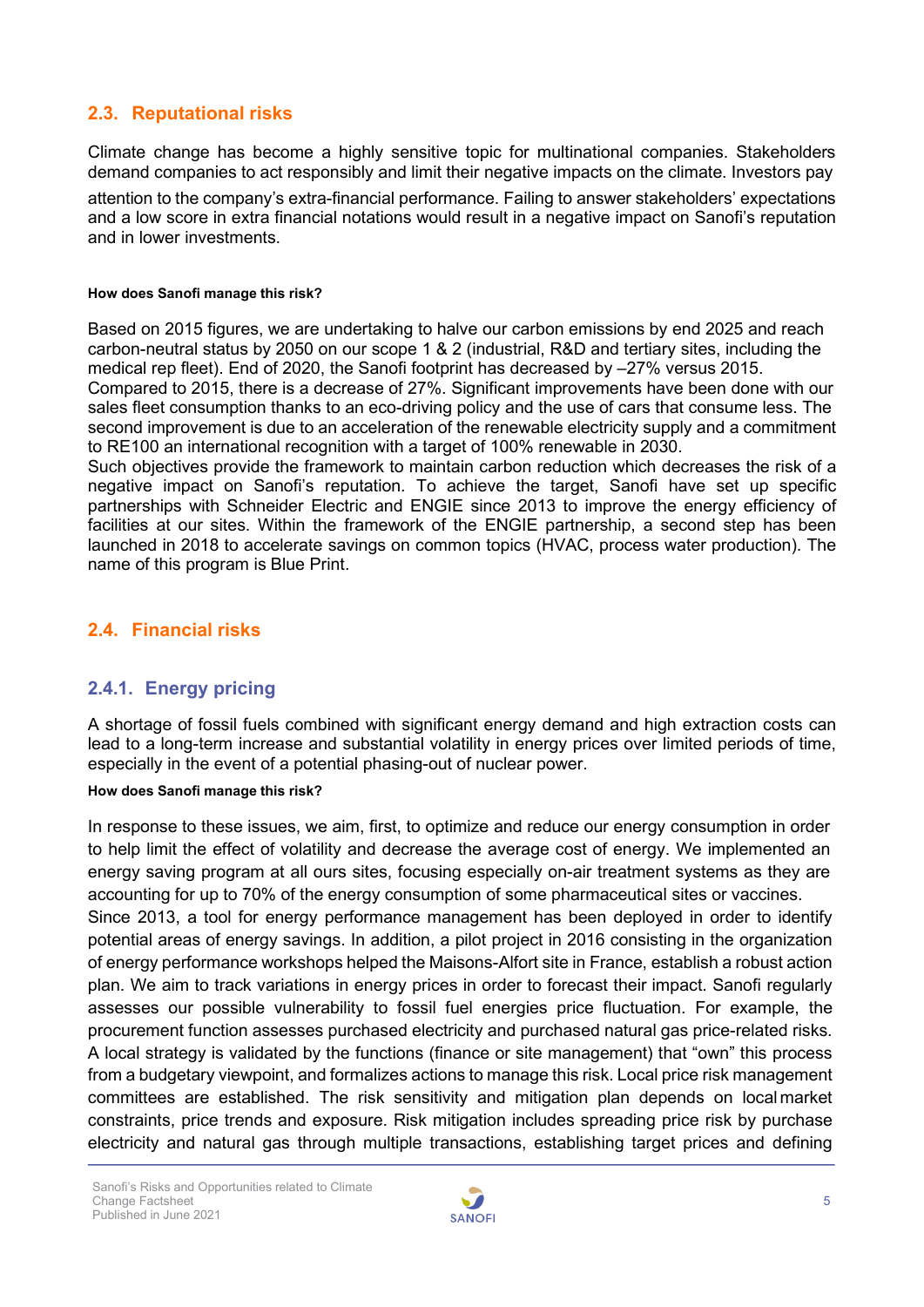processes to monitor the energy market.

### **2.4.2. Health risks**

Climate change may have direct health impacts as it can lead to climate phenomena, heatwaves, extreme cold, food shortages, difficulties in accessing drinking water and increased air- pollution. At the same time, climate change induces indirect effects by creating favorable conditions for the deepening and spread of vector-borne diseases. Such public health risks may also affect our employees and our business continuity.

#### **How does Sanofi manage this risk?**

As a life sciences company, Sanofi seeks:

- To provide solutions to prevent and respond to the direct and indirect impacts of climate change on health: This includes the development of medicines and vaccines to address the health risks of diseases such as dengue or malaria. Beyond the treatment or cure, Sanofi takes action in the field alongside its partners, working with local stakeholders to help individuals protect themselves against these diseases, including through increasing awareness.

- To contribute to general efforts by reducing our own carbon footprint all along the value chain

- To contribute to increasing awareness of the impacts of climate change on health and working to put it on the public agenda: Recognizing that the company does not have all the answers, Sanofi engages concerned stakeholders to focus collectively on this challenge. As highlighted in a report on health and climate change published by *The Lancet* (see end of this document), "A public health perspective has the potential to unite all actors behind a common cause—the health and well-being of our families, communities and countries." If we act now, there is still time to manage the consequences of climate change on the health of the global population.

*For more information, see our [Document Center:](https://www.sanofi.com/en/our-responsibility/documents-center) Emerging Risks Management factsheet*

### <span id="page-5-0"></span>**3. ACTION PLAN**

The opportunities arising from the abovementioned risks are mainly focused on the establishment of sound mitigation and adaptation plans.

### <span id="page-5-1"></span>**3.1. Mitigation: Reducing the impact of Sanofi's activities on climate change**

At the 21st Conference of the Parties (COP 21) on climate change in 2015, Sanofi signed the call for companies to mobilize to curb climate change. On the occasion of the One Planet Summit organized by the French government in December 2017, Sanofi reiterated its commitment. In 2019,Sanofi is one of 99 major French companies committed to climate (signatory of the French BusinessClimate pledge 2019-MEDEF).

Such objectives are opportunities for Sanofi to innovate by developing new eco-friendly solutions and investing in cutting-edge technologies with rapid return on investment.

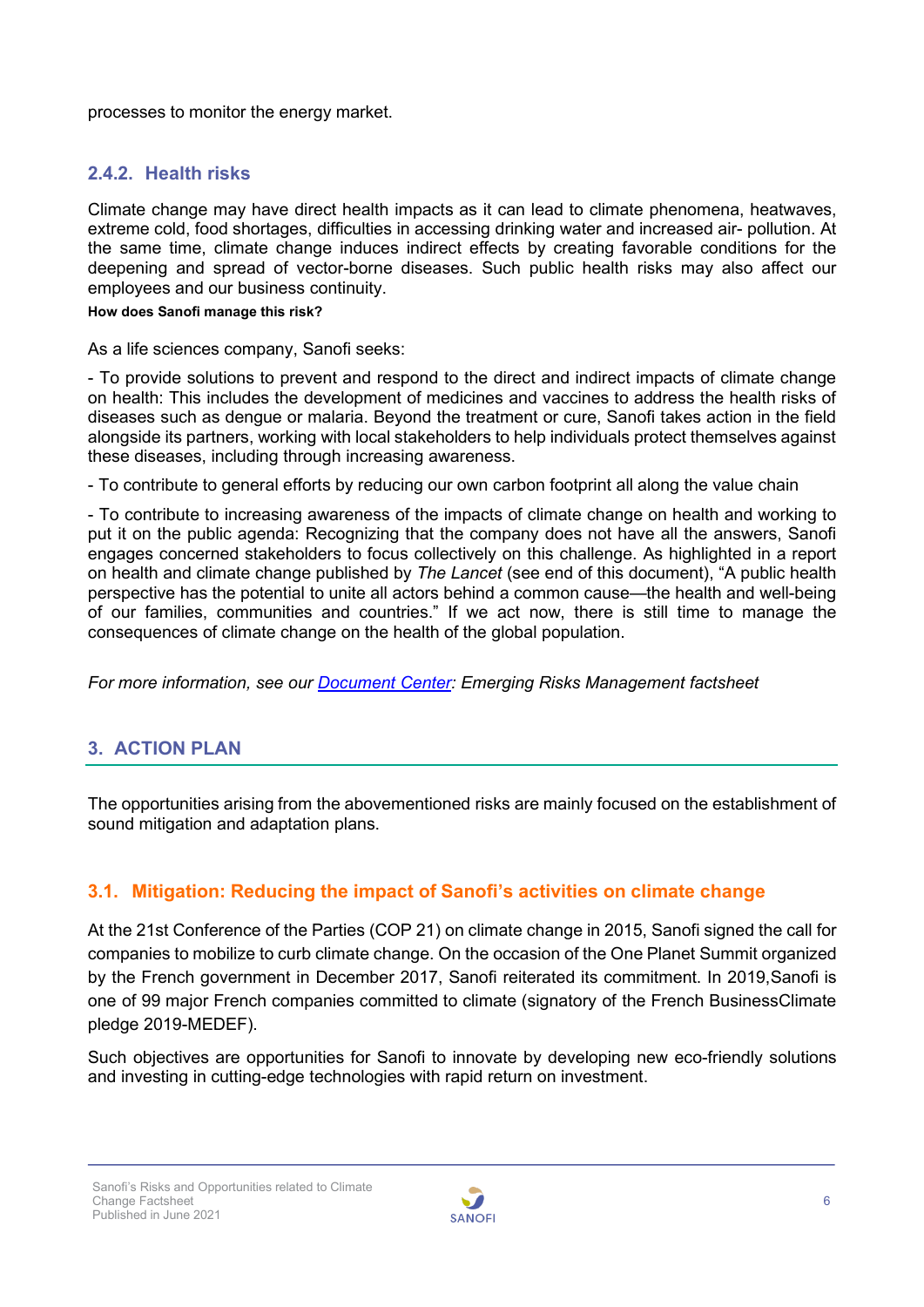### **3.1.1. Science-Based Targets initiative (SBTi):**

Sanofi has embarked on a climate resilience strategy, in June 2020, the Science Based Target initiative (SBTi) validated our objectives for reducing absolute emissions of greenhouse gas (GHG), both for our own operations (Scopes 1 & 2) and for indirect emissions associated with our value chain (Scope 3). Our objectives are based on the science and will contribute to limiting global warming to 1.5°C, in line with the 2012 Paris Agreement.

These goals will also enable Sanofi to increase its resilience to climate challenges across the entire value chain (Sanofi Carbon Footprint)and deploy ambitious action plans across its operations (e.g. R&D, business, Procurement, ExternalManufacturing, etc.).

The environmental strategy "Planet Mobilization" will support Sanofi in these efforts to build on the carbon measurements performed over the last few years, providing a robust foundation to achieve these ambitious goals.

### **3.1.2. Task force on Climate related Financial Disclosure (TCFD)**

As part of Planet Mobilization's governance, a Climate Committee was established to lead the program around the recommendations of the Task Force on Climate-related Financial Disclosures (TCFD).

The objective of this committee is to define action plans to increase the resilience of the value chain, taking into account the different climate scenarios, including a scenario below 2°C (from the IPCC).

*For more information, see [Document Center:](https://www.sanofi.com/en/our-responsibility/documents-center) Climate-related financial disclosures as per the TCFD recommendations Factsheet.*

Every year, Sanofi is evaluated by the Carbon Disclosure Project (CDP) via the "Climate change" questionnaire. As part of their 2020 campaign, Sanofi received a A- rating on 2019 data.

The Sanofi climate change resilience information are available in the CDP Climate 2020 questionnaire in Chapters C1, C2, C3 and C4, aligned with the recommendations of the TCFD.

### **3.1.3. Transport of medicines and vaccines**

As a global company, Sanofi distributes its products throughout the world: each year, Sanofi delivers 4.2 billion packages of medicines and vaccines worldwide, or 15 million packages per day.

As an indispensable part of access to care (delivering treatment as close to each patient as possible while ensuring product quality), transportation is a key factor in reducing the emissions of greenhouse gases (GHG) that contribute to global warming.

To reduce its emissions of greenhouse gases, Sanofi gives priority to shipping by rail and sea, increasing the fill rate of trucks and containers, pooling the means of transport to reduce the number of trucks on the road and experimenting with electric or natural gas vehicles for deliveries in cities. Meanwhile, the company designs its packaging to limit volumes and optimize transport.

In 2020, Sanofi made 85% of its intercontinental shipments by sea compared to an average of 25% for other health companies. Maritime transport emits 30 times less CO2 than air transport.

*For more information, see our [Document Center:](https://www.sanofi.com/en/our-responsibility/documents-center) Transporting medicines and vaccines Factsheet.*